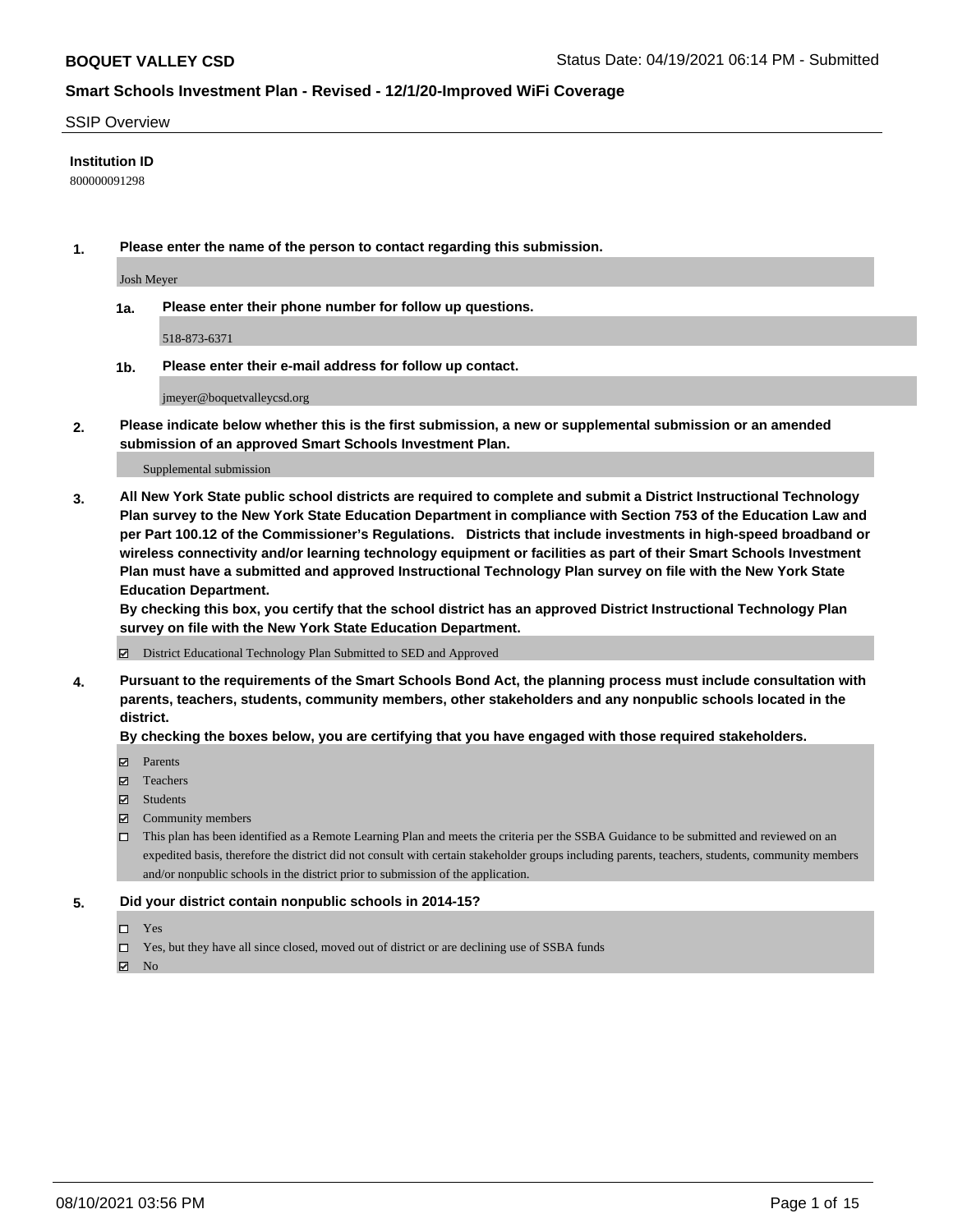#### SSIP Overview

**6. Certify that the following required steps have taken place by checking the boxes below:**

- The district developed and the school board approved a preliminary Smart Schools Investment Plan.
- $\boxtimes$  The preliminary plan was posted on the district website for at least 30 days. The district included an address to which any written comments on the plan should be sent.
- The school board conducted a hearing that enabled stakeholders to respond to the preliminary plan. This hearing may have occured as part of a normal Board meeting, but adequate notice of the event must have been provided through local media and the district website for at least two weeks prior to the meeting.
- The district prepared a final plan for school board approval and such plan has been approved by the school board.
- $\boxtimes$  The final proposed plan that has been submitted has been posted on the district's website.
- This Plan has been identified as a Remote Learning Plan and meets the criteria per the SSBA Guidance to be submitted and reviewed on an expedited basis, therefore this plan has not met certain stakeholder engagement requirements including, consulting with nonpublic schools in advance of plan submission, having the school board conduct a hearing on the plan and/or posting the plan to the district website for a minimum of 30 days. This district will post the Remote Learning Plan to the district's website upon submission of the application.
- **6a. Please upload the proposed Smart Schools Investment Plan (SSIP) that was posted on the district's website, along with any supporting materials. Note that this should be different than your recently submitted Educational Technology Survey. The Final SSIP, as approved by the School Board, should also be posted on the website and remain there during the course of the projects contained therein.**

Smart\_Schools\_Investment\_Plan\_BVCSD.pdf

**6b. Enter the webpage address where the final Smart Schools Investment Plan is posted. The Plan should remain posted for the life of the included projects.**

http://www.boquetvalleycsd.org/smart-school-investment-plan/

**7. Please enter an estimate of the total number of students and staff that will benefit from this Smart Schools Investment Plan based on the cumulative projects submitted to date.**

500

**8. An LEA/School District may partner with one or more other LEA/School Districts to form a consortium to pool Smart Schools Bond Act funds for a project that meets all other Smart School Bond Act requirements. Each school district participating in the consortium will need to file an approved Smart Schools Investment Plan for the project and submit a signed Memorandum of Understanding that sets forth the details of the consortium including the roles of each respective district.**

 $\Box$  The district plans to participate in a consortium to partner with other school district(s) to implement a Smart Schools project.

**9. Please enter the name and 6-digit SED Code for each LEA/School District participating in the Consortium.**

| <b>Partner LEA/District</b> | <b>ISED BEDS Code</b> |
|-----------------------------|-----------------------|
| (No Response)               | (No Response)         |

**10. Please upload a signed Memorandum of Understanding with all of the participating Consortium partners.**

(No Response)

**11. Your district's Smart Schools Bond Act Allocation is:**

\$540,715

**12. Final 2014-15 BEDS Enrollment to calculate Nonpublic Sharing Requirement**

|            | <b>Public Enrollment</b> | l Nonpublic Enrollment | <b>Total Enrollment</b> | l Nonpublic Percentage |
|------------|--------------------------|------------------------|-------------------------|------------------------|
| Enrollment |                          |                        | 0.00                    | 0.00                   |

**13. This table compares each category budget total, as entered in that category's page, to the total expenditures listed in the category's expenditure table. Any discrepancies between the two must be resolved before submission.**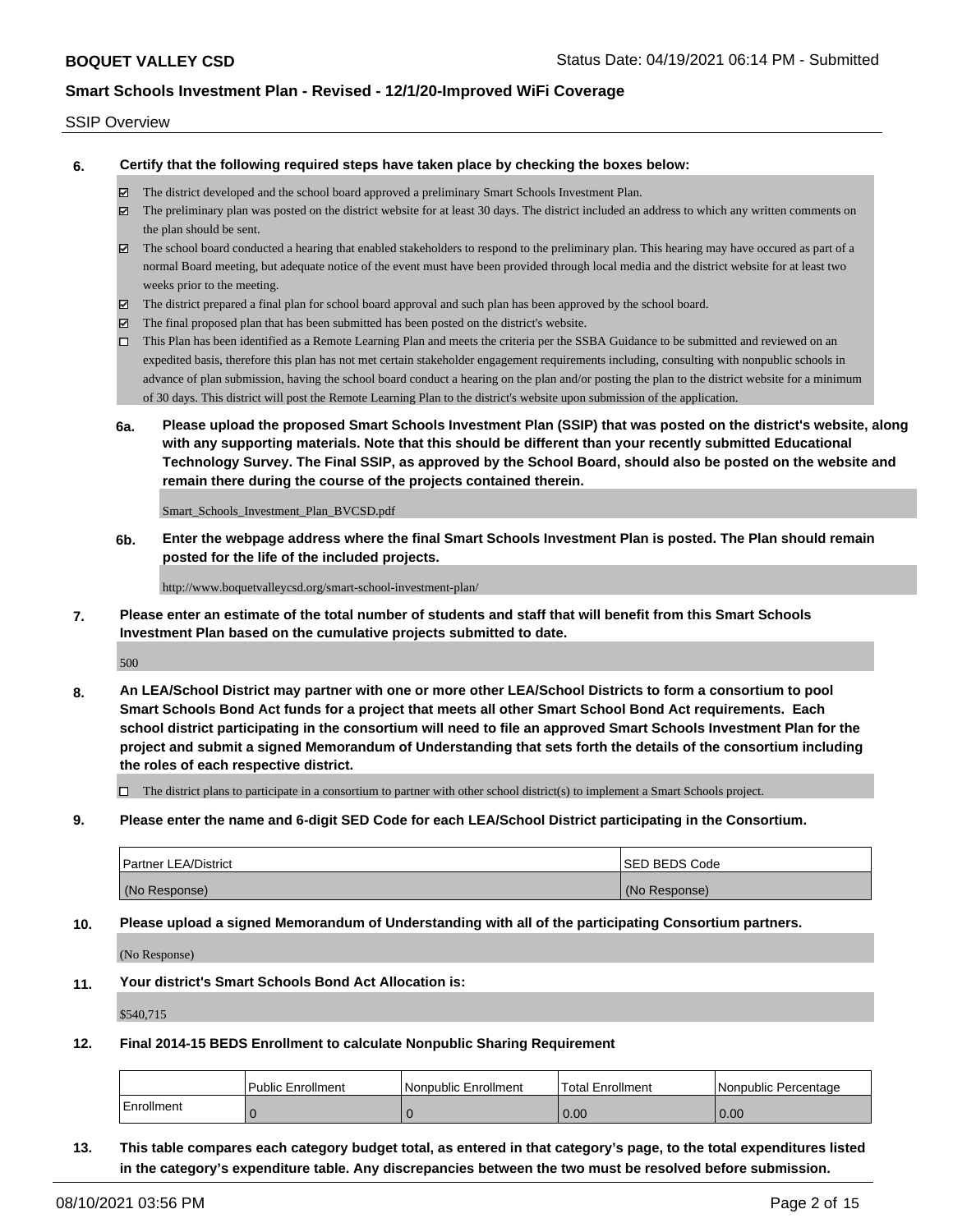# SSIP Overview

|                                                 | <b>Sub-Allocations</b> | <b>Expenditure Totals</b> | Difference |
|-------------------------------------------------|------------------------|---------------------------|------------|
| <b>School Connectivity</b>                      | 160.887.00             | 160,887.00                | 0.00       |
| <b>Connectivity Projects for</b><br>Communities | 0.00                   | 0.00                      | 0.00       |
| Classroom Technology                            | 0.00                   | 0.00                      | 0.00       |
| Pre-Kindergarten Classrooms                     | 0.00                   | 0.00                      | 0.00       |
| Replace Transportable<br>Classrooms             | 0.00                   | 0.00                      | 0.00       |
| <b>High-Tech Security Features</b>              | 0.00                   | 0.00                      | 0.00       |
| Nonpublic Loan                                  | 0.00                   | 0.00                      | 0.00       |
| Totals:                                         | 160.887                | 160,887                   | 0          |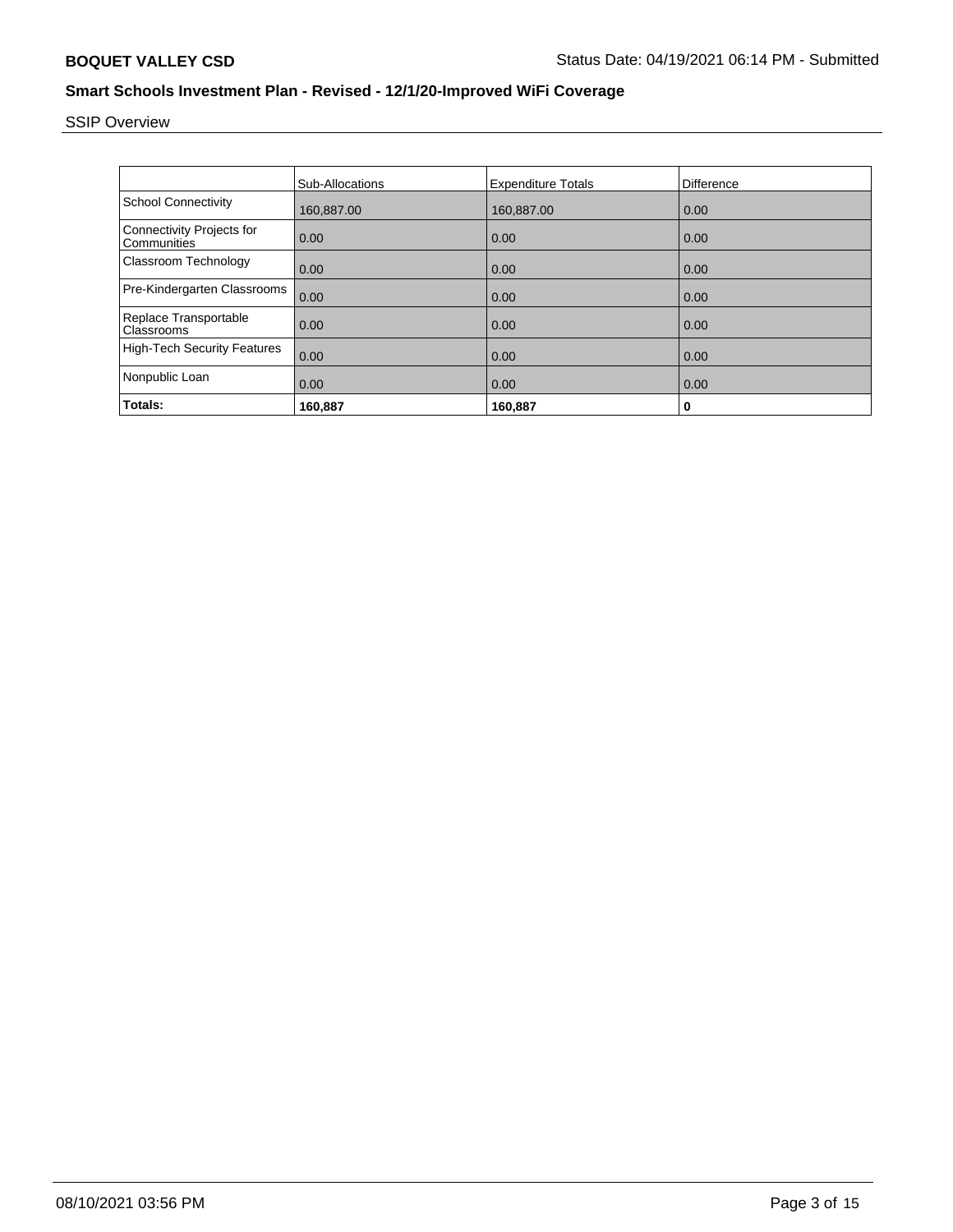School Connectivity

- **1. In order for students and faculty to receive the maximum benefit from the technology made available under the Smart Schools Bond Act, their school buildings must possess sufficient connectivity infrastructure to ensure that devices can be used during the school day. Smart Schools Investment Plans must demonstrate that:**
	- **• sufficient infrastructure that meets the Federal Communications Commission's 100 Mbps per 1,000 students standard currently exists in the buildings where new devices will be deployed, or**
	- **• is a planned use of a portion of Smart Schools Bond Act funds, or**
	- **• is under development through another funding source.**

**Smart Schools Bond Act funds used for technology infrastructure or classroom technology investments must increase the number of school buildings that meet or exceed the minimum speed standard of 100 Mbps per 1,000 students and staff within 12 months. This standard may be met on either a contracted 24/7 firm service or a "burstable" capability. If the standard is met under the burstable criteria, it must be:**

**1. Specifically codified in a service contract with a provider, and**

**2. Guaranteed to be available to all students and devices as needed, particularly during periods of high demand, such as computer-based testing (CBT) periods.**

**Please describe how your district already meets or is planning to meet this standard within 12 months of plan submission.**

60 Mb/Sec to Internet, 1Gb/sec for internal network connectivity

- **1a. If a district believes that it will be impossible to meet this standard within 12 months, it may apply for a waiver of this requirement, as described on the Smart Schools website. The waiver must be filed and approved by SED prior to submitting this survey.**
	- $\Box$  By checking this box, you are certifying that the school district has an approved waiver of this requirement on file with the New York State Education Department.
- **2. Connectivity Speed Calculator (Required). If the district currently meets the required speed, enter "Currently Met" in the last box: Expected Date When Required Speed Will be Met.**

|                  | l Number of     | Reauired Speed | Current Speed in Expected Speed |                | Expected Date                       |
|------------------|-----------------|----------------|---------------------------------|----------------|-------------------------------------|
|                  | <b>Students</b> | l in Mbps      | l Mbps                          | to be Attained | When Required                       |
|                  |                 |                |                                 |                | Within 12 Months  Speed Will be Met |
| Calculated Speed | 420             | 42.00          | 60                              | (No Response)  | currently met                       |

**3. Describe how you intend to use Smart Schools Bond Act funds for high-speed broadband and/or wireless connectivity projects in school buildings.**

The SSBA funds will be used to purchase materials and the installation of materials including:complete a wireless upgrade to existing infrastructure

**4. Describe the linkage between the district's District Instructional Technology Plan and how the proposed projects will improve teaching and learning. (There should be a link between your response to this question and your responses to Question 1 in Section IV - NYSED Initiatives Alignment: "Explain how the district use of instructional technology will serve as a part of a comprehensive and sustained effort to support rigorous academic standards attainment and performance improvement for students."** 

**Your answer should also align with your answers to the questions in Section II - Strategic Technology Planning and the associated Action Steps in Section III - Action Plan.)**

As a recently merged school district, we have adjusted our campuses from two K-12 campuses to one K-5 campus and one 6-12 campus. This restructuring along with the current COVID-related remote learning requirements, neither building was suitable to handle the needs of the student or the teachers. Certain parts of the building were fine, but universal wifi throughout the buildings is not. These funds will be used to improve the existing wifi and expand the current coverage throughout both campuses.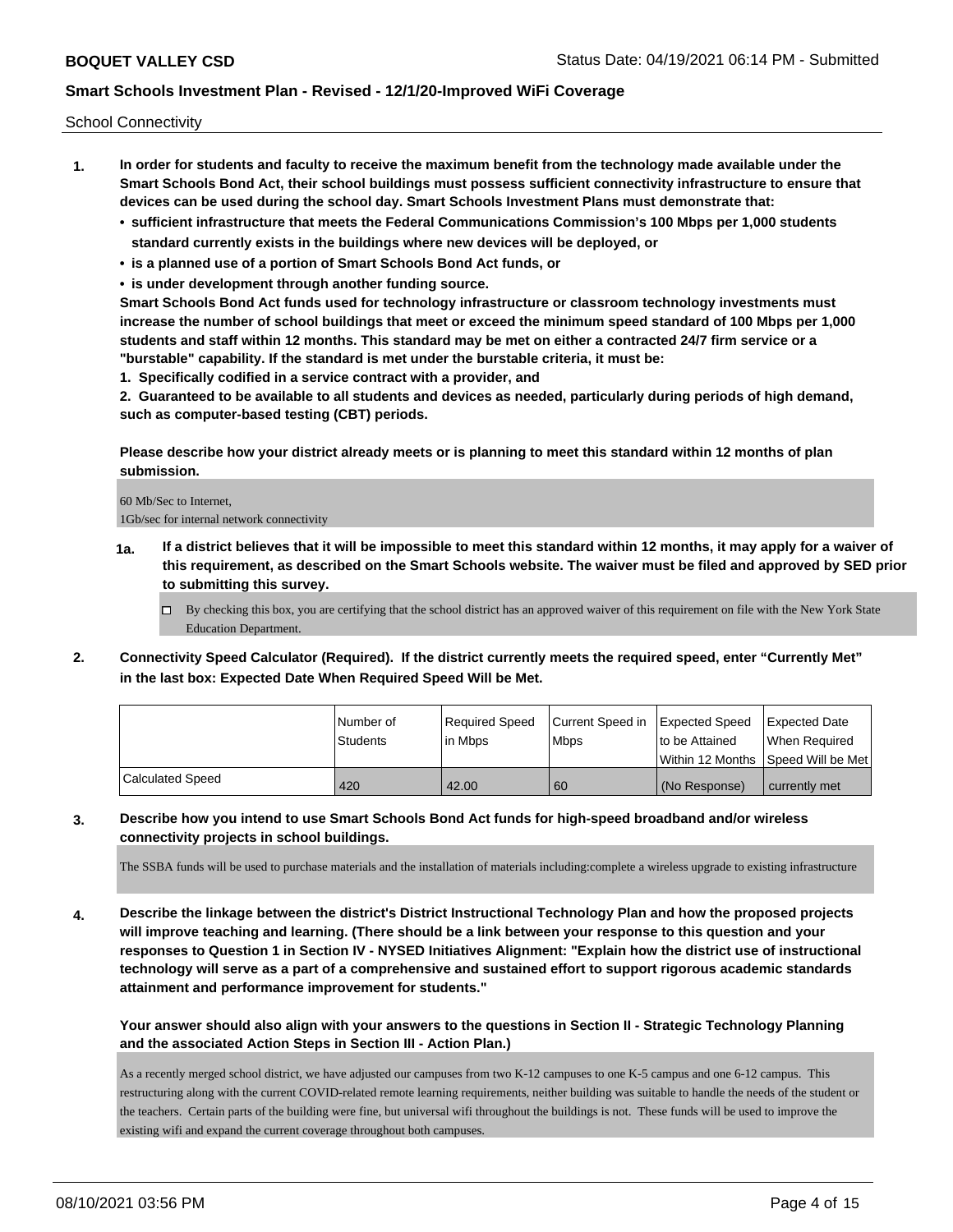School Connectivity

**5. If the district wishes to have students and staff access the Internet from wireless devices within the school building, or in close proximity to it, it must first ensure that it has a robust Wi-Fi network in place that has sufficient bandwidth to meet user demand.**

**Please describe how you have quantified this demand and how you plan to meet this demand.**

Our current bandwidth of 60Mbps exceeds the requirement of 42 Mbps by nearly 43%.

**6. Smart Schools plans with any expenditures in the School Connectivity category require a project number from the Office of Facilities Planning. Districts must submit an SSBA LOI and receive project numbers prior to submitting the SSIP. As indicated on the LOI, some projects may be eligible for a streamlined review and will not require a building permit.**

**Please indicate on a separate row each project number given to you by the Office of Facilities Planning.**

| Project Number        |  |
|-----------------------|--|
| 15-18-01-04-7-999-BA1 |  |

**7. Certain high-tech security and connectivity infrastructure projects may be eligible for an expedited review process as determined by the Office of Facilities Planning.**

**Was your project deemed eligible for streamlined review?**

Yes

- **7a. Districts that choose the Streamlined Review Process will be required to certify that they have reviewed all installations with their licensed architect or engineer of record and provide that person's name and license number. The licensed professional must review the products and proposed method of installation prior to implementation and review the work during and after completion in order to affirm that the work was codecompliant, if requested.**
	- I certify that I have reviewed all installations with a licensed architect or engineer of record.
- **8. Include the name and license number of the architect or engineer of record.**

| Name           | License Number |
|----------------|----------------|
| Michael Harris | 221911         |

**9. Public Expenditures – Loanable (Counts toward the nonpublic loan calculation)**

| Select the allowable expenditure type.      | <b>PUBLIC</b> Items to be | Quantity         | Cost Per Item    | <b>Total Cost</b> |
|---------------------------------------------|---------------------------|------------------|------------------|-------------------|
| Repeat to add another item under each type. | Purchased                 |                  |                  |                   |
| (No Response)                               | (No Response)             | (No<br>Response) | (No<br>Response) | 0.00              |
|                                             |                           |                  | 0.00             |                   |

#### **10. Public Expenditures – Non-Loanable (Does not count toward nonpublic loan calculation)**

| Select the allowable expenditure<br>type.<br>Repeat to add another item under<br>each type. | <b>PUBLIC</b> Items to be purchased                               | Quantity | Cost per Item | <b>Total Cost</b> |
|---------------------------------------------------------------------------------------------|-------------------------------------------------------------------|----------|---------------|-------------------|
| <b>Connections/Components</b>                                                               | C2G 6in Cat6 Ethernet Cable -<br>Snagless Unshielded (UTP) - Blue | 950      | 3.25          | 3.087.50          |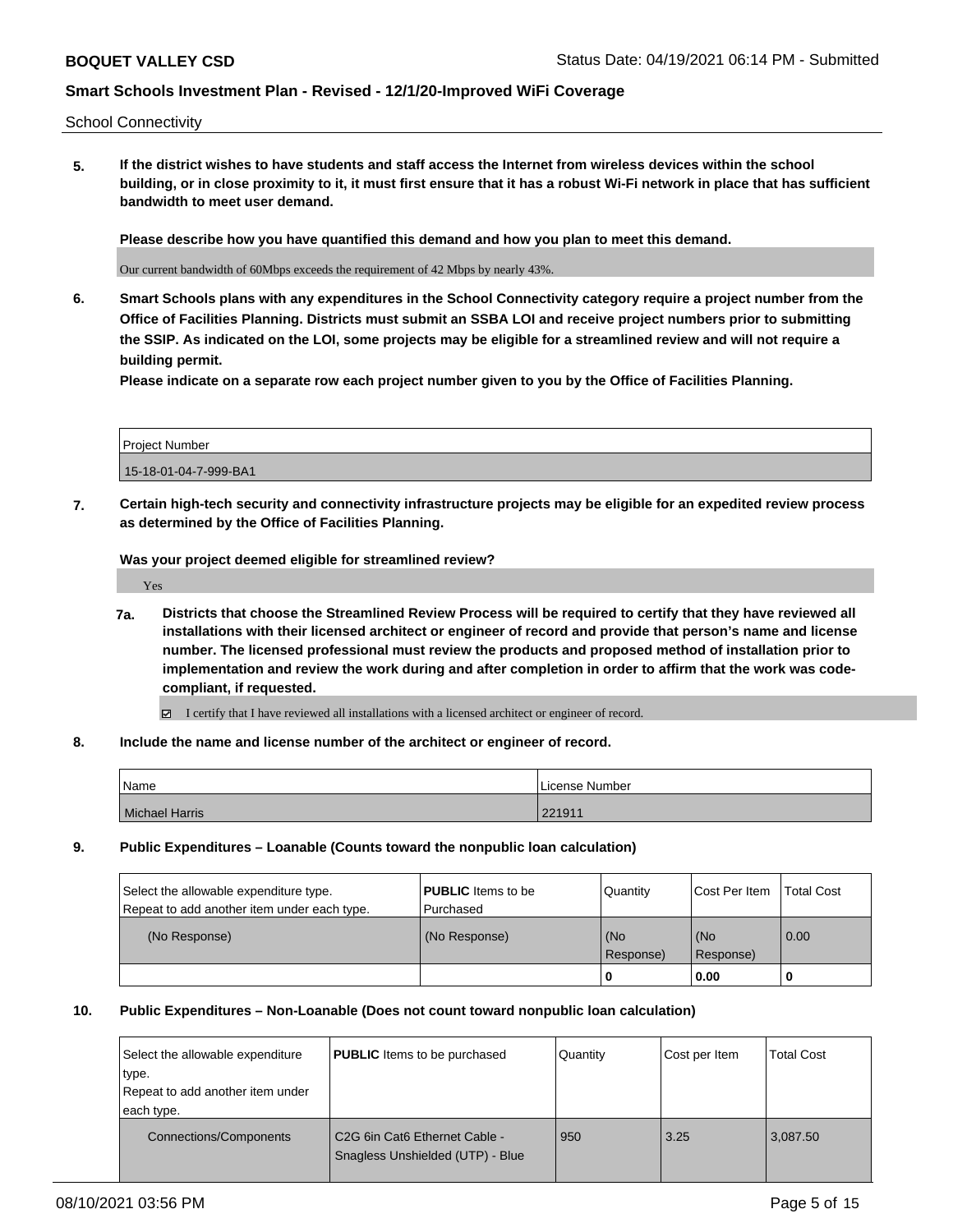School Connectivity

| Select the allowable expenditure<br>type.<br>Repeat to add another item under<br>each type. | <b>PUBLIC</b> Items to be purchased                                               | Quantity       | Cost per Item | <b>Total Cost</b> |
|---------------------------------------------------------------------------------------------|-----------------------------------------------------------------------------------|----------------|---------------|-------------------|
| <b>Connections/Components</b>                                                               | Black Box 1ft Blue CAT6 Gigabit UTP<br>Patch Cable, 250Mhz, Snagless, 1'          | 950            | 1.50          | 1,425.00          |
| <b>Connections/Components</b>                                                               | Black Box 4ft Blue CAT6 Gigabit UTP<br>Patch Cable, 250Mhz, Snagless, 4'          | 200            | 2.20          | 440.00            |
| <b>Connections/Components</b>                                                               | Tripp Lite 24-Port Cat6 Patch Panel<br>Rackmount 110 RJ45 Ethernet 1U<br>568B TAA | 6              | 51.00         | 306.00            |
| <b>Network/Access Costs</b>                                                                 | Tripp Lite Cat6 RJ45 Modular Plugs<br>Round Stranded UTP Conductor 100<br>Pack    | 5              | 25.50         | 127.50            |
| <b>Connections/Components</b>                                                               | Axiom bulk cable - 500 ft - blue                                                  | 10             | 120.00        | 1,200.00          |
| <b>Network/Access Costs</b>                                                                 | Aruba AP 514 (US) Unified AP                                                      | $\overline{7}$ | 573.00        | 4,011.00          |
| <b>Network/Access Costs</b>                                                                 | Aruba AP 515 (US) Unified AP                                                      | 125            | 573.00        | 71,625.00         |
| <b>Connections/Components</b>                                                               | AP mount Bracket 10 pack B                                                        | 14             | 102.00        | 1,428.00          |
| <b>Network/Access Costs</b>                                                                 | AP Hi Gain Dual Band Omni-Dir Indoor<br>Antenna                                   | 28             | 18.00         | 504.00            |
| <b>Other Costs</b>                                                                          | Aruba AP capacity License                                                         | 55             | 38.00         | 2,090.00          |
| <b>Network/Access Costs</b>                                                                 | Aruba 1Y FC 24x7 Ctrl per AP Cap<br><b>ELTU SVC</b>                               | 55             | 9.00          | 495.00            |
| <b>Professional Services</b>                                                                | Cisco EN Tier 3 Sr. Network Engineer                                              | $\mathbf{1}$   | 2,420.00      | 2,420.00          |
| <b>Professional Services</b>                                                                | Cisco EN Tier 2 Sr. Network Engineer                                              | $\mathbf{1}$   | 4,740.00      | 4,740.00          |
| <b>Professional Services</b>                                                                | Cisco PM Project Manager                                                          | $\mathbf{1}$   | 1,870.00      | 1,870.00          |
| <b>Connections/Components</b>                                                               | Aruba 3800/3810M .5m Stacking<br>Cable                                            | $\overline{2}$ | 132.00        | 264.00            |
| <b>Connections/Components</b>                                                               | Aruba 10GSFP+ to SFP+ 1m DAC<br>Cable                                             | 6              | 53.00         | 318.00            |
| <b>Connections/Components</b>                                                               | Aruba 2920/2930M 0.5 m Stacking<br>Cable                                          | 5              | 79.00         | 395.00            |
| Network/Access Costs                                                                        | HPE X410 1U Univ 4 post RM Kit                                                    | $\overline{2}$ | 68.00         | 136.00            |
| <b>Connections/Components</b>                                                               | Aruba 10G SFP + to SFP+ 7m DAC<br>Cable                                           | $\overline{2}$ | 102.00        | 204.00            |
| <b>Network/Access Costs</b>                                                                 | Aruba 10G SFP+ LC LRM 220m MMF<br>Transciever                                     | 6              | 473.00        | 2,838.00          |
| <b>Connections/Components</b>                                                               | Aruba 3810M/2930M 4SFP+ MACsec<br>Module                                          | $\overline{2}$ | 660.00        | 1,320.00          |
| <b>Connections/Components</b>                                                               | Aruba 3810 4 port Stacking Module                                                 | $\overline{2}$ | 575.00        | 1,150.00          |
| Network/Access Costs                                                                        | Aruba Power Supply                                                                | $\overline{4}$ | 597.00        | 2,388.00          |
| <b>Network/Access Costs</b>                                                                 | Aruba 3810M 24G PoE+ 1-slot switch                                                | 2              | 2,437.00      | 4,874.00          |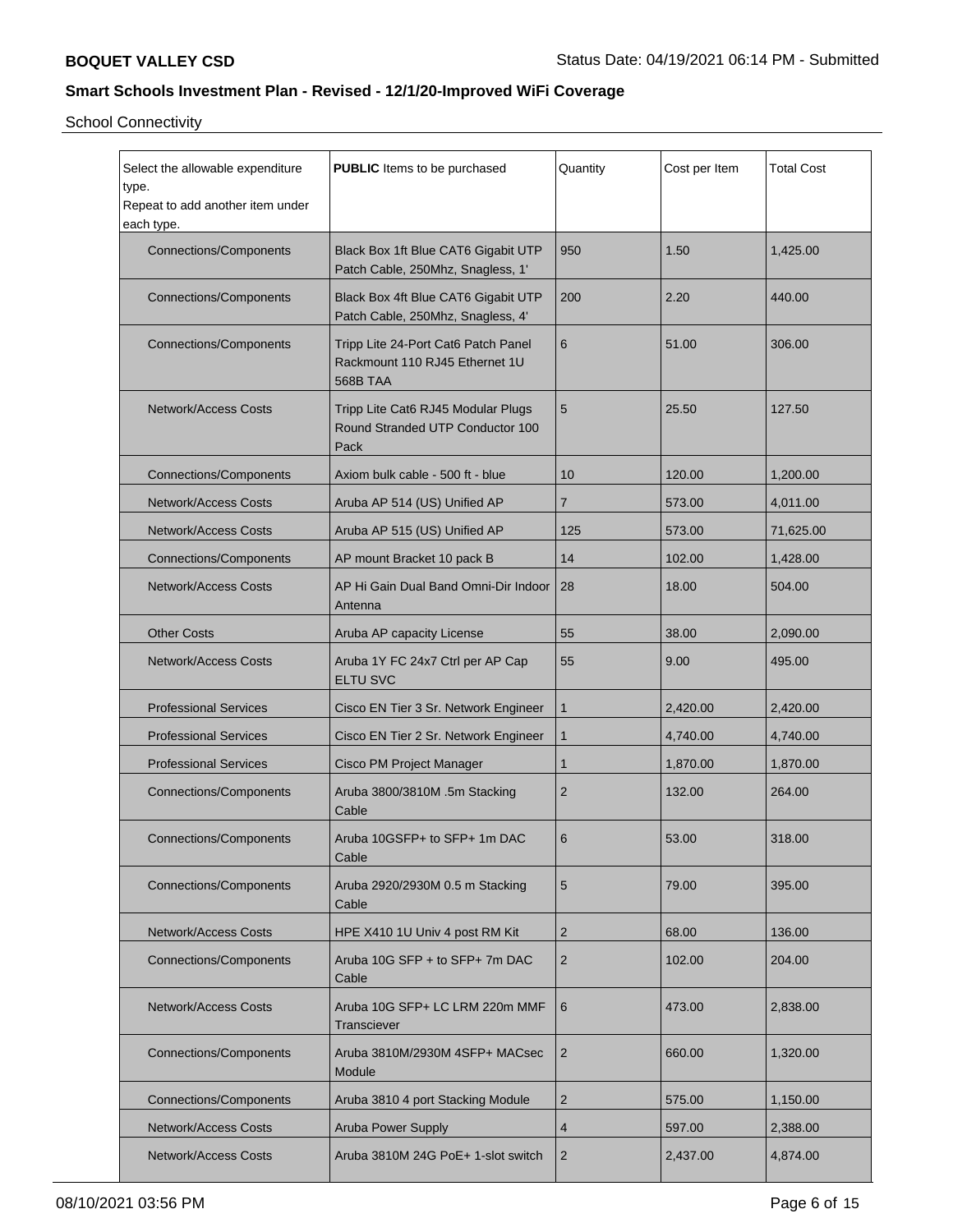School Connectivity

| Select the allowable expenditure<br><b>PUBLIC</b> Items to be purchased<br>type.<br>Repeat to add another item under<br>each type. |                                                                                         | Quantity       | Cost per Item | <b>Total Cost</b> |
|------------------------------------------------------------------------------------------------------------------------------------|-----------------------------------------------------------------------------------------|----------------|---------------|-------------------|
| <b>Connections/Components</b>                                                                                                      | Aruba 2920/2930M 3m Stacking Cable                                                      | 1              | 157.00        | 157.00            |
| <b>Connections/Components</b>                                                                                                      | Aruba 2920/2930M 1m Stacking Cable                                                      | 4              | 100.00        | 400.00            |
| <b>Network/Access Costs</b>                                                                                                        | Aruba 3810M/2930M 4SFP+ MACsec<br>Module                                                | $\overline{4}$ | 660.00        | 2,640.00          |
| <b>Network/Access Costs</b>                                                                                                        | Aruba 7205 2-port 10GBASE<br>Controller                                                 | $\overline{2}$ | 6,788.00      | 13,576.00         |
| <b>Network/Access Costs</b>                                                                                                        | PC-AC-NA AC power cord                                                                  | $\overline{2}$ | 3.00          | 6.00              |
| <b>Connections/Components</b>                                                                                                      | JW102A DAC SFP 10GE 3M 3m<br>10GbE SFP+ Twinax Connectors<br><b>DIrect Attach Cable</b> | $\overline{4}$ | 102.00        | 408.00            |
| <b>Network/Access Costs</b>                                                                                                        | JW082A-Aruba SPR RK3 MNT 7205<br><b>Spare Front Rack Mount</b>                          | $\overline{2}$ | 40.00         | 80.00             |
| <b>Network/Access Costs</b>                                                                                                        | Aruba 1Y FC NBD Exch 7205<br>Controller                                                 | $\overline{2}$ | 996.00        | 1,992.00          |
| <b>Network/Access Costs</b>                                                                                                        | Aruba LIC-AP Controller per AP<br>capacity License                                      | 77             | 38.00         | 2,926.00          |
| <b>Network/Access Costs</b>                                                                                                        | Aruba 1Y FC24x7 Ctrl per AP Cap                                                         | 77             | 6.00          | 462.00            |
| <b>Network/Access Costs</b>                                                                                                        | Aruba 2930 48 G PoE+ 1 slot switch                                                      | $\mathbf{1}$   | 3,314.00      | 3,314.00          |
| <b>Network/Access Costs</b>                                                                                                        | Aruba X372 54 VDC 1050 Power<br>Supply                                                  | $\mathbf{1}$   | 596.00        | 596.00            |
| <b>Connections/Components</b>                                                                                                      | Aruba 2930 2 port stacking module                                                       | $\overline{2}$ | 532.00        | 1,064.00          |
| <b>Connections/Components</b>                                                                                                      | Aruba 3810/2930M 4 SFP+ MACsec<br>Module                                                | $\mathbf{1}$   | 659.00        | 659.00            |
| <b>Network/Access Costs</b>                                                                                                        | Aruba 10G SFP+ LC LRM 220m MMF<br>Transceiver                                           | 1              | 473.00        | 473.00            |
| <b>Connections/Components</b>                                                                                                      | Aruba 2920/2930M 1m Stacking cable                                                      | $\overline{2}$ | 200.00        | 400.00            |
| <b>Network/Access Costs</b>                                                                                                        | J9780A 2530 8 PoE+ Switch                                                               | $\mathbf{1}$   | 343.00        | 343.00            |
| Network/Access Costs                                                                                                               | Aruba 1G SFP RJ45 T 100m CAT<br>5eTranceiver                                            | 1              | 144.00        | 144.00            |
| <b>Other Costs</b>                                                                                                                 | PS-SNY-ENC                                                                              | $\mathbf{1}$   | 17,625.00     | 17,625.00         |
| <b>Other Costs</b>                                                                                                                 | РM                                                                                      | 1              | 3,966.00      | 3,966.00          |
|                                                                                                                                    |                                                                                         | 2,628          | 52,464.45     | 160,887           |

### **11. Final 2014-15 BEDS Enrollment to calculate Nonpublic Sharing Requirement (no changes allowed.)**

|            | Public Enrollment | Nonpublic Enrollment | <sup>1</sup> Total Enrollment | I Nonpublic Percentage |
|------------|-------------------|----------------------|-------------------------------|------------------------|
| Enrollment |                   |                      | 0.00                          | 0.00                   |

### **12. Total Public Budget - Loanable (Counts toward the nonpublic loan calculation)**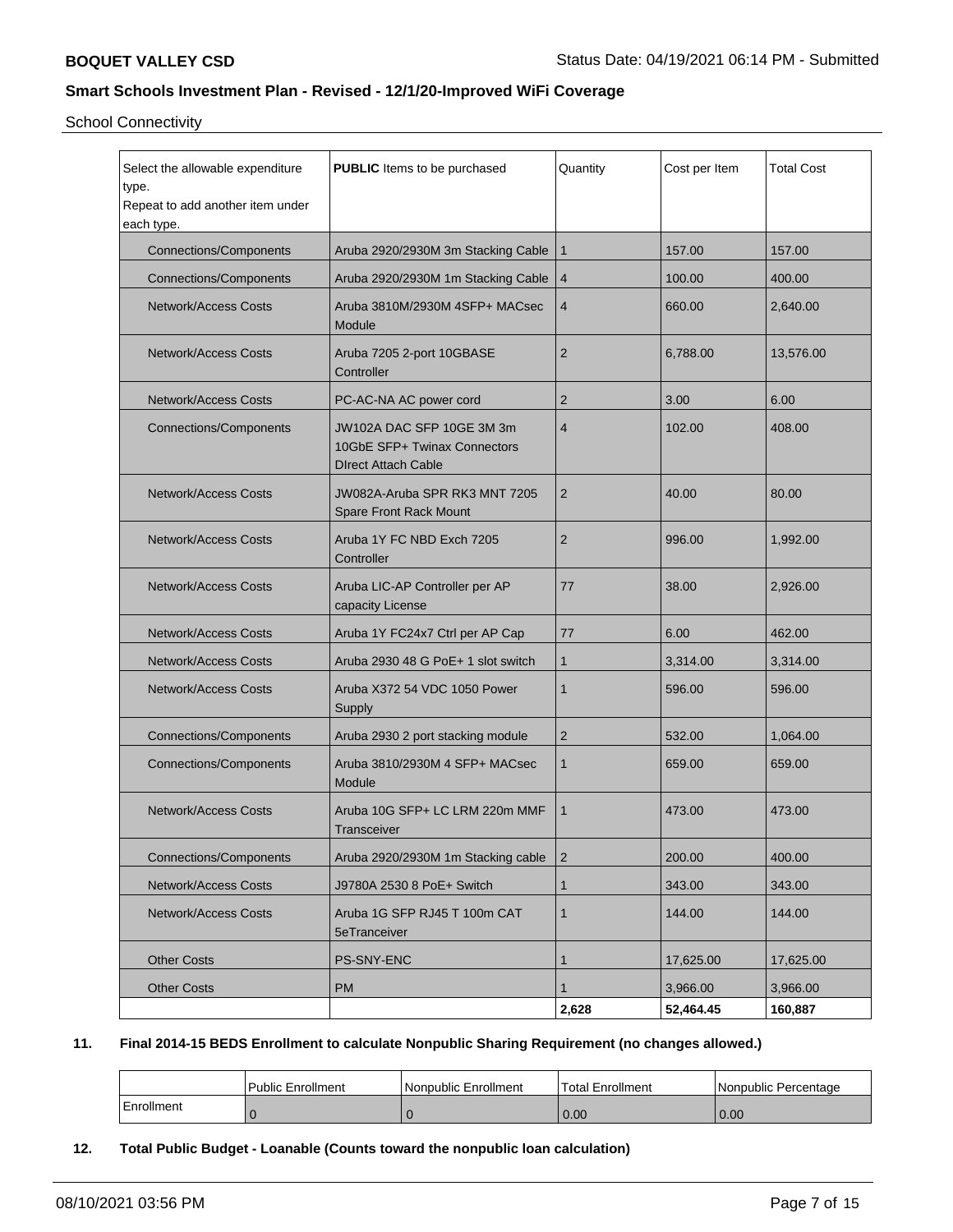School Connectivity

|                                               | <b>Public Allocations</b> | <b>Estimated Nonpublic Loan</b> | <b>Estimated Total Sub-Allocations</b> |
|-----------------------------------------------|---------------------------|---------------------------------|----------------------------------------|
|                                               |                           | Amount                          |                                        |
| Network/Access Costs                          | (No Response)             | 0.00                            | 0.00                                   |
| School Internal Connections and<br>Components | (No Response)             | 0.00                            | 0.00                                   |
| Other                                         | (No Response)             | 0.00                            | 0.00                                   |
| Totals:                                       | 0.00                      | 0                               | u                                      |

# **13. Total Public Budget – Non-Loanable (Does not count toward the nonpublic loan calculation)**

|                                            | Sub-<br>Allocation |
|--------------------------------------------|--------------------|
| Network/Access Costs                       | 113,550.50         |
| Outside Plant Costs                        | (No Response)      |
| School Internal Connections and Components | 14,625.50          |
| Professional Services                      | 9,030.00           |
| Testing                                    | (No Response)      |
| <b>Other Upfront Costs</b>                 | (No Response)      |
| <b>Other Costs</b>                         | 23,681.00          |
| Totals:                                    | 160,887.00         |

### **14. School Connectivity Totals**

|                          | Total Sub-Allocations |
|--------------------------|-----------------------|
| Total Loanable Items     | $\overline{0.00}$     |
| Total Non-Ioanable Items | 160,887.00            |
| <b>Totals:</b>           | 160,887               |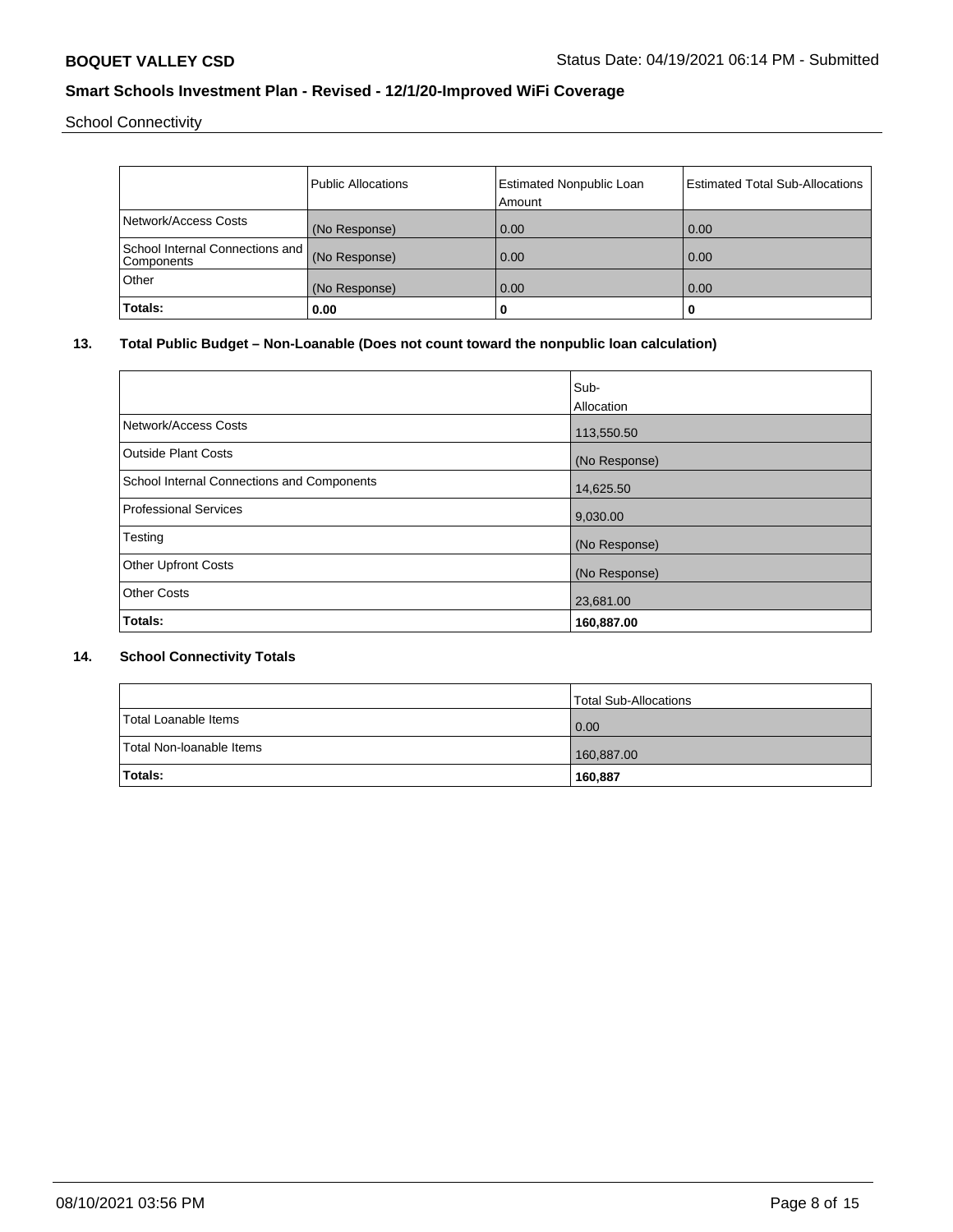Community Connectivity (Broadband and Wireless)

**1. Describe how you intend to use Smart Schools Bond Act funds for high-speed broadband and/or wireless connectivity projects in the community.**

(No Response)

**2. Please describe how the proposed project(s) will promote student achievement and increase student and/or staff access to the Internet in a manner that enhances student learning and/or instruction outside of the school day and/or school building.**

(No Response)

**3. Community connectivity projects must comply with all the necessary local building codes and regulations (building and related permits are not required prior to plan submission).**

 $\Box$  I certify that we will comply with all the necessary local building codes and regulations.

**4. Please describe the physical location of the proposed investment.**

(No Response)

**5. Please provide the initial list of partners participating in the Community Connectivity Broadband Project, along with their Federal Tax Identification (Employer Identification) number.**

| <b>Project Partners</b> | l Federal ID # |
|-------------------------|----------------|
| (No Response)           | (No Response)  |

**6. Please detail the type, quantity, per unit cost and total cost of the eligible items under each sub-category.**

| Select the allowable expenditure | Item to be purchased | Quantity      | Cost per Item | <b>Total Cost</b> |
|----------------------------------|----------------------|---------------|---------------|-------------------|
| type.                            |                      |               |               |                   |
| Repeat to add another item under |                      |               |               |                   |
| each type.                       |                      |               |               |                   |
| (No Response)                    | (No Response)        | (No Response) | (No Response) | 0.00              |
|                                  |                      | o             | 0.00          |                   |

**7. If you are submitting an allocation for Community Connectivity, complete this table.**

**Note that the calculated Total at the bottom of the table must equal the Total allocation for this category that you entered in the SSIP Overview overall budget.**

|                                    | Sub-Allocation |
|------------------------------------|----------------|
| Network/Access Costs               | (No Response)  |
| Outside Plant Costs                | (No Response)  |
| <b>Tower Costs</b>                 | (No Response)  |
| <b>Customer Premises Equipment</b> | (No Response)  |
| <b>Professional Services</b>       | (No Response)  |
| Testing                            | (No Response)  |
| <b>Other Upfront Costs</b>         | (No Response)  |
| <b>Other Costs</b>                 | (No Response)  |
| Totals:                            | 0.00           |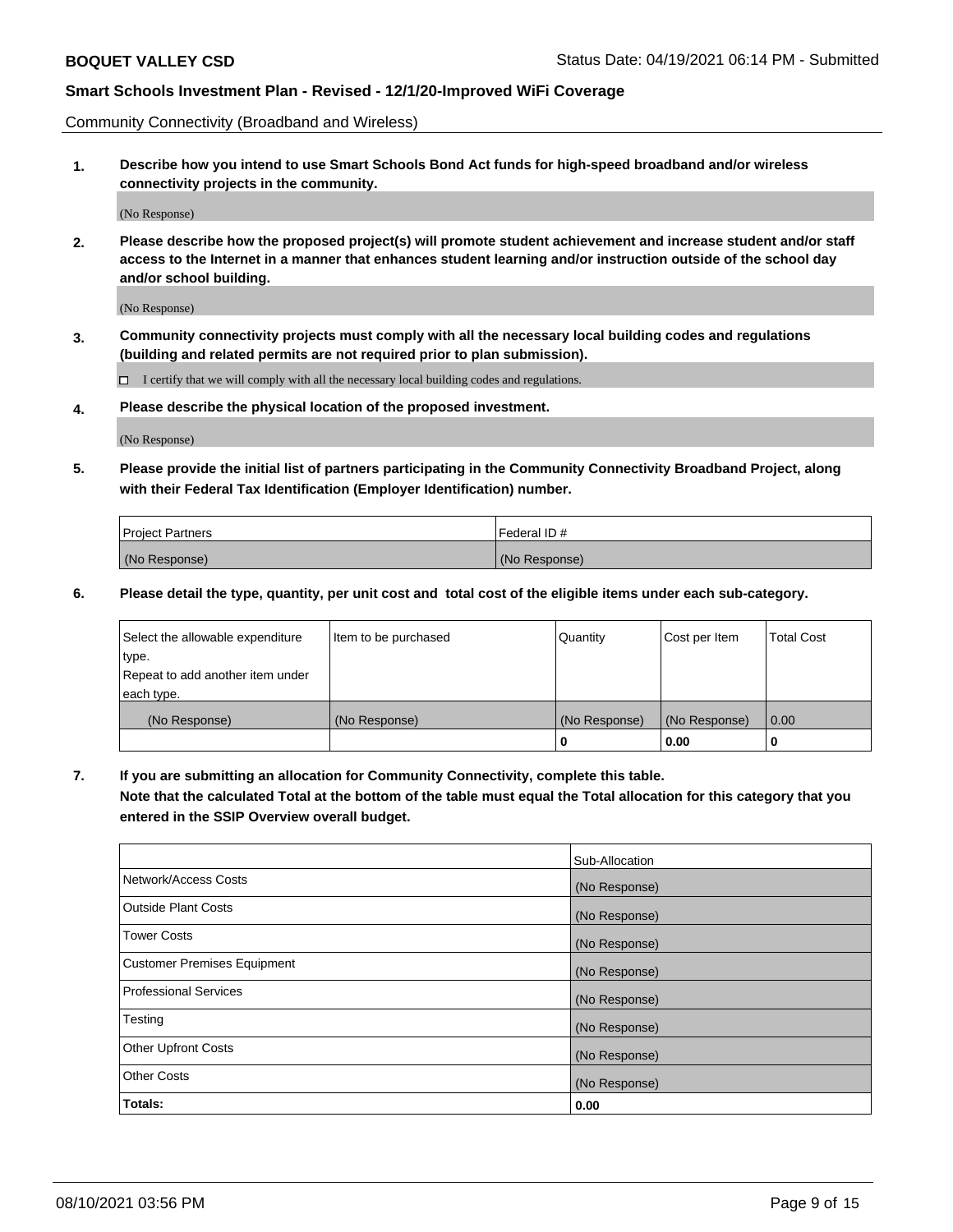#### Classroom Learning Technology

**1. In order for students and faculty to receive the maximum benefit from the technology made available under the Smart Schools Bond Act, their school buildings must possess sufficient connectivity infrastructure to ensure that devices can be used during the school day. Smart Schools Investment Plans must demonstrate that sufficient infrastructure that meets the Federal Communications Commission's 100 Mbps per 1,000 students standard currently exists in the buildings where new devices will be deployed, or is a planned use of a portion of Smart Schools Bond Act funds, or is under development through another funding source. Smart Schools Bond Act funds used for technology infrastructure or classroom technology investments must increase the number of school buildings that meet or exceed the minimum speed standard of 100 Mbps per 1,000 students and staff within 12 months. This standard may be met on either a contracted 24/7 firm service or a**

**"burstable" capability. If the standard is met under the burstable criteria, it must be:**

**1. Specifically codified in a service contract with a provider, and**

**2. Guaranteed to be available to all students and devices as needed, particularly during periods of high demand, such as computer-based testing (CBT) periods.**

**Please describe how your district already meets or is planning to meet this standard within 12 months of plan submission.**

(No Response)

- **1a. If a district believes that it will be impossible to meet this standard within 12 months, it may apply for a waiver of this requirement, as described on the Smart Schools website. The waiver must be filed and approved by SED prior to submitting this survey.**
	- By checking this box, you are certifying that the school district has an approved waiver of this requirement on file with the New York State Education Department.
- **2. Connectivity Speed Calculator (Required). If the district currently meets the required speed, enter "Currently Met" in the last box: Expected Date When Required Speed Will be Met.**

|                  | l Number of     | Required Speed | Current Speed in | <b>Expected Speed</b> | <b>Expected Date</b>                |
|------------------|-----------------|----------------|------------------|-----------------------|-------------------------------------|
|                  | <b>Students</b> | l in Mbps      | l Mbps           | to be Attained        | When Required                       |
|                  |                 |                |                  |                       | Within 12 Months  Speed Will be Met |
| Calculated Speed | (No Response)   | 0.00           | (No Response)    | l (No Response)       | (No Response)                       |

**3. If the district wishes to have students and staff access the Internet from wireless devices within the school building, or in close proximity to it, it must first ensure that it has a robust Wi-Fi network in place that has sufficient bandwidth to meet user demand.**

**Please describe how you have quantified this demand and how you plan to meet this demand.**

(No Response)

**4. All New York State public school districts are required to complete and submit an Instructional Technology Plan survey to the New York State Education Department in compliance with Section 753 of the Education Law and per Part 100.12 of the Commissioner's Regulations.**

**Districts that include educational technology purchases as part of their Smart Schools Investment Plan must have a submitted and approved Instructional Technology Plan survey on file with the New York State Education Department.**

- By checking this box, you are certifying that the school district has an approved Instructional Technology Plan survey on file with the New York State Education Department.
- **5. Describe the devices you intend to purchase and their compatibility with existing or planned platforms or systems. Specifically address the adequacy of each facility's electrical, HVAC and other infrastructure necessary to install and support the operation of the planned technology.**

(No Response)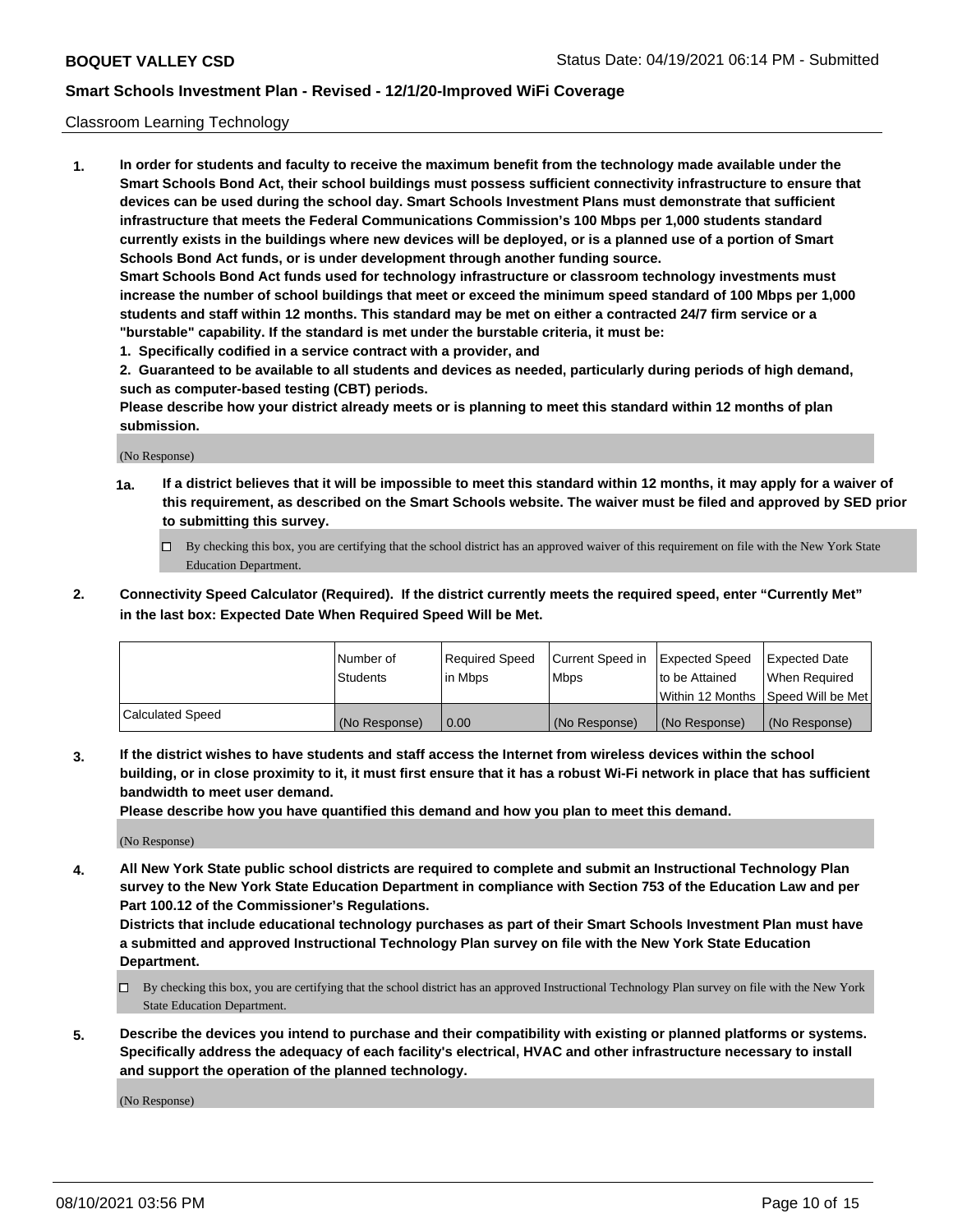#### Classroom Learning Technology

- **6. Describe how the proposed technology purchases will:**
	- **> enhance differentiated instruction;**
	- **> expand student learning inside and outside the classroom;**
	- **> benefit students with disabilities and English language learners; and**
	- **> contribute to the reduction of other learning gaps that have been identified within the district.**

**The expectation is that districts will place a priority on addressing the needs of students who struggle to succeed in a rigorous curriculum. Responses in this section should specifically address this concern and align with the district's Instructional Technology Plan (in particular Question 2 of E. Curriculum and Instruction: "Does the district's instructional technology plan address the needs of students with disabilities to ensure equitable access to instruction, materials and assessments?" and Question 3 of the same section: "Does the district's instructional technology plan address the provision of assistive technology specifically for students with disabilities to ensure access to and participation in the general curriculum?")**

**In addition, describe how the district ensures equitable access to instruction, materials and assessments and participation in the general curriculum for both SWD and English Language Learners/Multilingual Learners (ELL/MLL) students.**

**Please note: If this plan has been identified as a Remote Learning Plan to be submitted and reviewed on an expedited basis, the district should explain how this plan will facilitate remote and hybrid learning, in lieu of responding to the question above.**

(No Response)

**7. Where appropriate, describe how the proposed technology purchases will enhance ongoing communication with parents and other stakeholders and help the district facilitate technology-based regional partnerships, including distance learning and other efforts.**

(No Response)

**8. Describe the district's plan to provide professional development to ensure that administrators, teachers and staff can employ the technology purchased to enhance instruction successfully.**

**Note: This response should be aligned and expanded upon in accordance with your district's response to Question 1 of F. Professional Development of your Instructional Technology Plan: "Please provide a summary of professional development offered to teachers and staff, for the time period covered by this plan, to support technology to enhance teaching and learning. Please include topics, audience and method of delivery within your summary."**

**Please note: If this plan has been identified as a Remote Learning Plan to be submitted and reviewed on an expedited basis, the district should provide a statement confirming that the district has provided or will provide professional development on these devices to its staff, in lieu of responding to the question above.**

(No Response)

- **9. Districts must contact one of the SUNY/CUNY teacher preparation programs listed on the document on the left side of the page that supplies the largest number of the district's new teachers to request advice on innovative uses and best practices at the intersection of pedagogy and educational technology.**
	- $\Box$  By checking this box, you certify that you have contacted the SUNY/CUNY teacher preparation program that supplies the largest number of your new teachers to request advice on these issues.

#### **9a. Please enter the name of the SUNY or CUNY Institution that you contacted.**

(No Response)

**9b. Enter the primary Institution phone number.**

(No Response)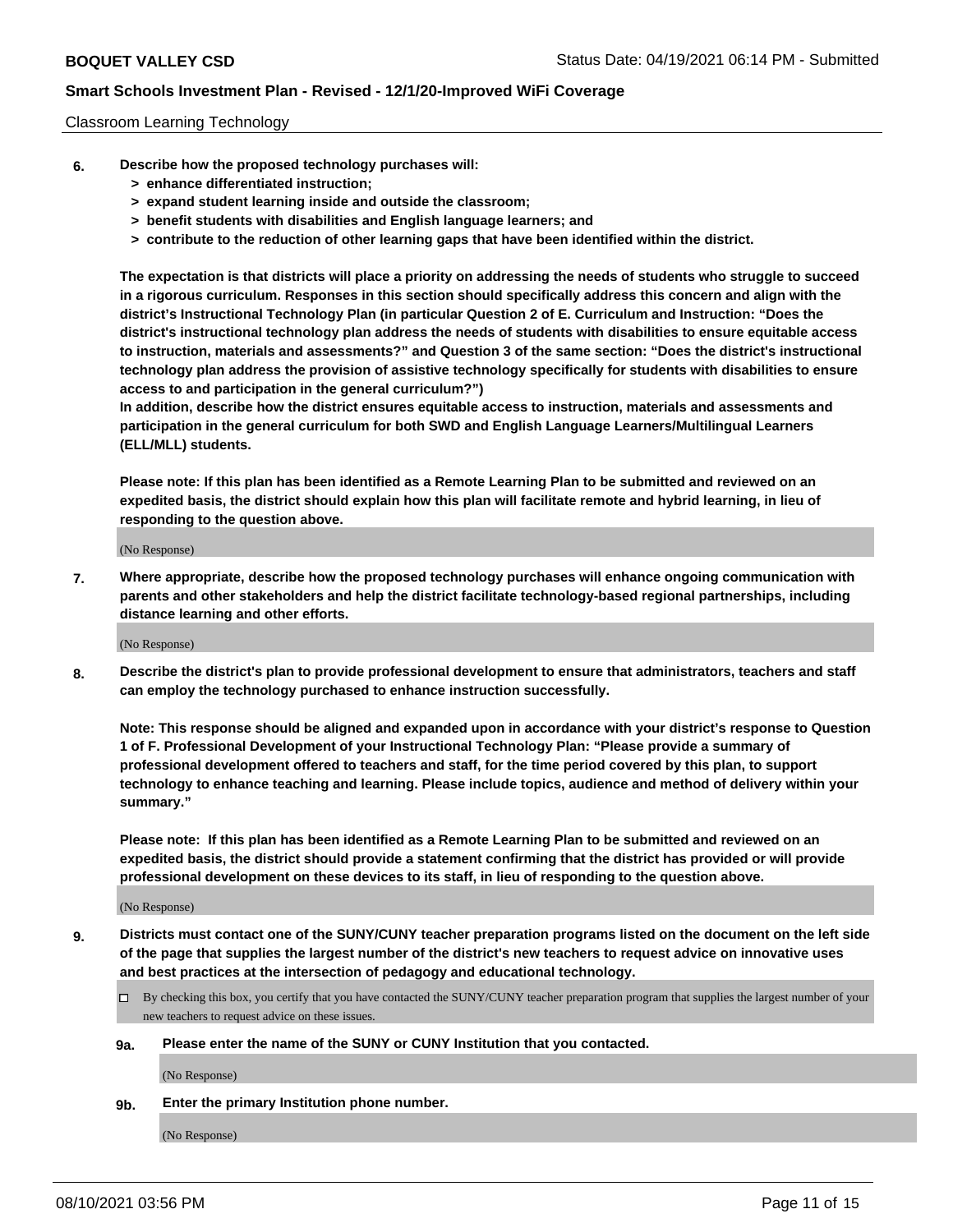Classroom Learning Technology

**9c. Enter the name of the contact person with whom you consulted and/or will be collaborating with on innovative uses of technology and best practices.**

(No Response)

**10. To ensure the sustainability of technology purchases made with Smart Schools funds, districts must demonstrate a long-term plan to maintain and replace technology purchases supported by Smart Schools Bond Act funds. This sustainability plan shall demonstrate a district's capacity to support recurring costs of use that are ineligible for Smart Schools Bond Act funding such as device maintenance, technical support, Internet and wireless fees, maintenance of hotspots, staff professional development, building maintenance and the replacement of incidental items. Further, such a sustainability plan shall include a long-term plan for the replacement of purchased devices and equipment at the end of their useful life with other funding sources.**

 $\square$  By checking this box, you certify that the district has a sustainability plan as described above.

**11. Districts must ensure that devices purchased with Smart Schools Bond funds will be distributed, prepared for use, maintained and supported appropriately. Districts must maintain detailed device inventories in accordance with generally accepted accounting principles.**

By checking this box, you certify that the district has a distribution and inventory management plan and system in place.

**12. Please detail the type, quantity, per unit cost and total cost of the eligible items under each sub-category.**

| Select the allowable expenditure | Iltem to be Purchased | Quantity      | Cost per Item | Total Cost |
|----------------------------------|-----------------------|---------------|---------------|------------|
| type.                            |                       |               |               |            |
| Repeat to add another item under |                       |               |               |            |
| each type.                       |                       |               |               |            |
| (No Response)                    | (No Response)         | (No Response) | (No Response) | 0.00       |
|                                  |                       |               | 0.00          |            |

#### **13. Final 2014-15 BEDS Enrollment to calculate Nonpublic Sharing Requirement (no changes allowed.)**

|                   | l Public Enrollment | Nonpublic Enrollment | <b>Total Enrollment</b> | <i>Nonpublic</i><br>Percentage |
|-------------------|---------------------|----------------------|-------------------------|--------------------------------|
| <b>Enrollment</b> |                     |                      | 0.00                    | 0.00                           |

#### **14. If you are submitting an allocation for Classroom Learning Technology complete this table.**

|                          | Public School Sub-Allocation | <b>Estimated Nonpublic Loan</b><br>Amount | Estimated Total Public and<br>Nonpublic Sub-Allocation |
|--------------------------|------------------------------|-------------------------------------------|--------------------------------------------------------|
|                          |                              | (Based on Percentage Above)               |                                                        |
| Interactive Whiteboards  | (No Response)                | 0.00                                      | 0.00                                                   |
| <b>Computer Servers</b>  | (No Response)                | 0.00                                      | 0.00                                                   |
| <b>Desktop Computers</b> | (No Response)                | 0.00                                      | 0.00                                                   |
| <b>Laptop Computers</b>  | (No Response)                | 0.00                                      | 0.00                                                   |
| <b>Tablet Computers</b>  | (No Response)                | 0.00                                      | 0.00                                                   |
| <b>Other Costs</b>       | (No Response)                | 0.00                                      | 0.00                                                   |
| Totals:                  | 0.00                         | 0                                         | 0                                                      |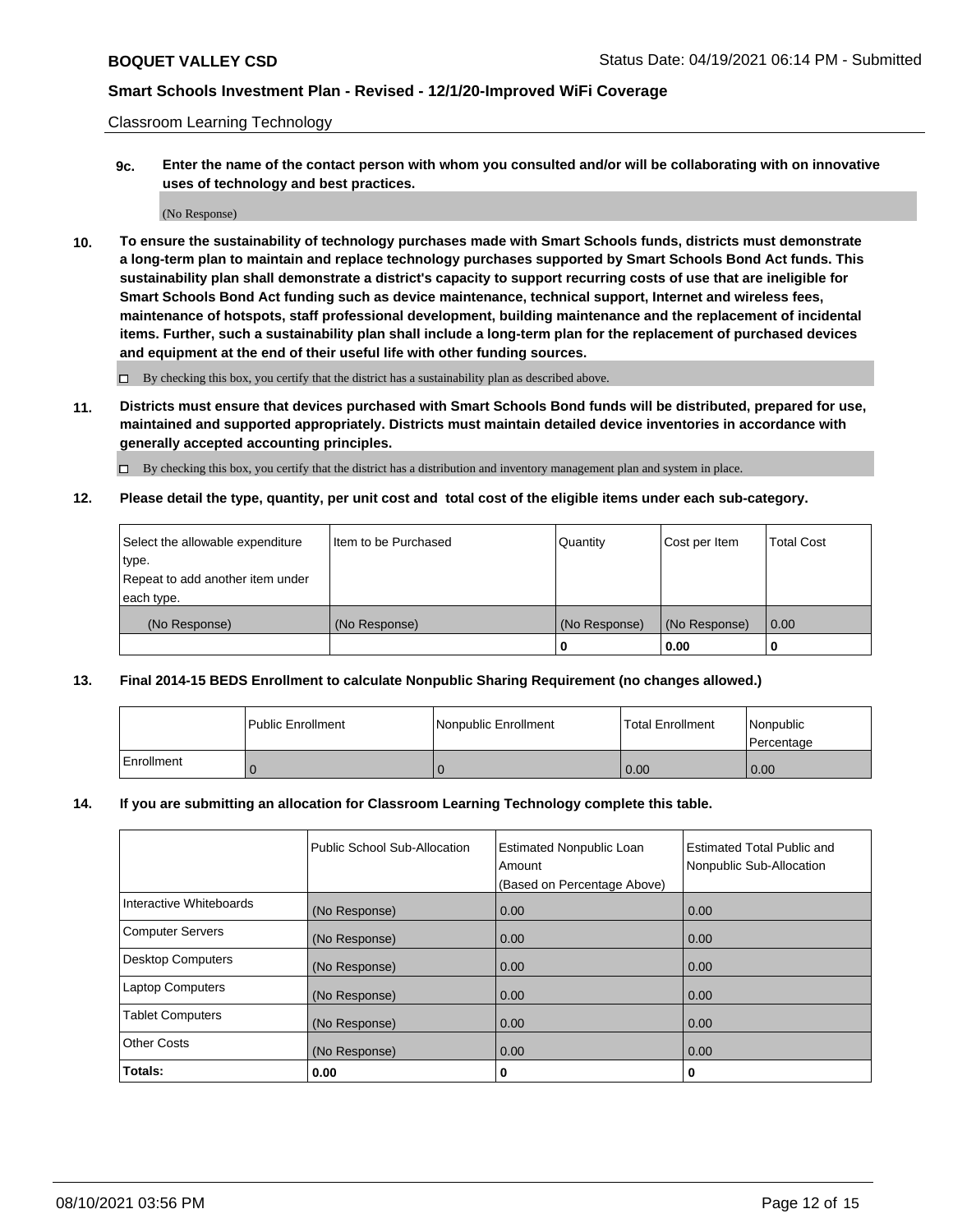#### Pre-Kindergarten Classrooms

**1. Provide information regarding how and where the district is currently serving pre-kindergarten students and justify the need for additional space with enrollment projections over 3 years.**

(No Response)

- **2. Describe the district's plan to construct, enhance or modernize education facilities to accommodate prekindergarten programs. Such plans must include:**
	- **Specific descriptions of what the district intends to do to each space;**
	- **An affirmation that new pre-kindergarten classrooms will contain a minimum of 900 square feet per classroom;**
	- **The number of classrooms involved;**
	- **The approximate construction costs per classroom; and**
	- **Confirmation that the space is district-owned or has a long-term lease that exceeds the probable useful life of the improvements.**

(No Response)

**3. Smart Schools Bond Act funds may only be used for capital construction costs. Describe the type and amount of additional funds that will be required to support ineligible ongoing costs (e.g. instruction, supplies) associated with any additional pre-kindergarten classrooms that the district plans to add.**

(No Response)

**4. All plans and specifications for the erection, repair, enlargement or remodeling of school buildings in any public school district in the State must be reviewed and approved by the Commissioner. Districts that plan capital projects using their Smart Schools Bond Act funds will undergo a Preliminary Review Process by the Office of Facilities Planning.**

**Please indicate on a separate row each project number given to you by the Office of Facilities Planning.**

| Project Number |  |
|----------------|--|
| (No Response)  |  |
|                |  |

**5. Please detail the type, quantity, per unit cost and total cost of the eligible items under each sub-category.**

| Select the allowable expenditure | Item to be purchased | Quantity      | Cost per Item | <b>Total Cost</b> |
|----------------------------------|----------------------|---------------|---------------|-------------------|
| type.                            |                      |               |               |                   |
| Repeat to add another item under |                      |               |               |                   |
| each type.                       |                      |               |               |                   |
| (No Response)                    | (No Response)        | (No Response) | (No Response) | 0.00              |
|                                  |                      | υ             | 0.00          |                   |

**6. If you have made an allocation for Pre-Kindergarten Classrooms, complete this table. Note that the calculated Total at the bottom of the table must equal the Total allocation for this category that you entered in the SSIP Overview overall budget.**

| Totals:                                  | 0.00           |
|------------------------------------------|----------------|
| <b>Other Costs</b>                       | (No Response)  |
| Enhance/Modernize Educational Facilities | (No Response)  |
| Construct Pre-K Classrooms               | (No Response)  |
|                                          | Sub-Allocation |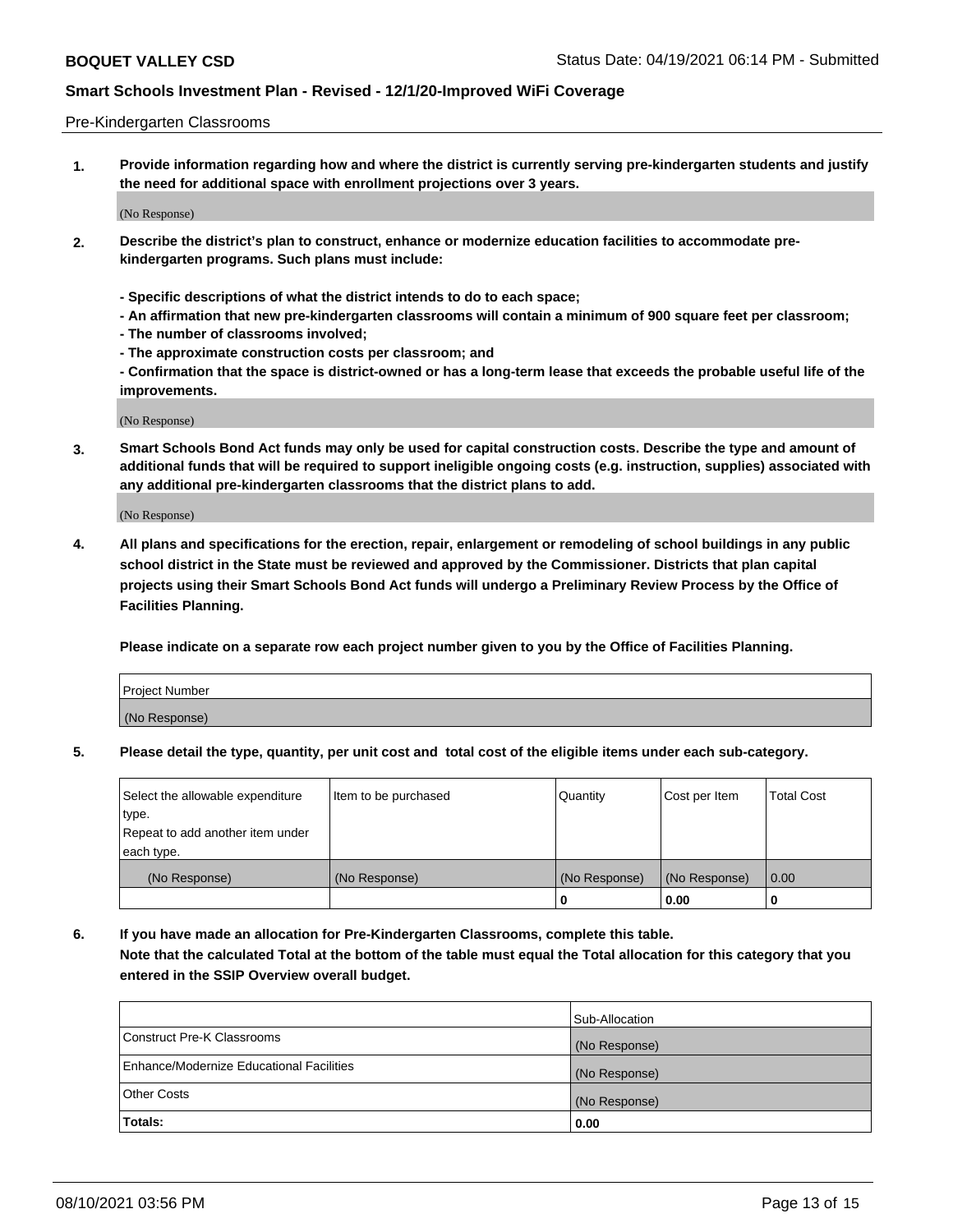Replace Transportable Classrooms

**1. Describe the district's plan to construct, enhance or modernize education facilities to provide high-quality instructional space by replacing transportable classrooms.**

(No Response)

**2. All plans and specifications for the erection, repair, enlargement or remodeling of school buildings in any public school district in the State must be reviewed and approved by the Commissioner. Districts that plan capital projects using their Smart Schools Bond Act funds will undergo a Preliminary Review Process by the Office of Facilities Planning.**

**Please indicate on a separate row each project number given to you by the Office of Facilities Planning.**

| Project Number |  |
|----------------|--|
|                |  |
| (No Response)  |  |

**3. For large projects that seek to blend Smart Schools Bond Act dollars with other funds, please note that Smart Schools Bond Act funds can be allocated on a pro rata basis depending on the number of new classrooms built that directly replace transportable classroom units.**

**If a district seeks to blend Smart Schools Bond Act dollars with other funds describe below what other funds are being used and what portion of the money will be Smart Schools Bond Act funds.**

(No Response)

**4. Please detail the type, quantity, per unit cost and total cost of the eligible items under each sub-category.**

| Select the allowable expenditure | Item to be purchased | Quantity      | Cost per Item | Total Cost |
|----------------------------------|----------------------|---------------|---------------|------------|
| ∣type.                           |                      |               |               |            |
| Repeat to add another item under |                      |               |               |            |
| each type.                       |                      |               |               |            |
| (No Response)                    | (No Response)        | (No Response) | (No Response) | 0.00       |
|                                  |                      | u             | 0.00          |            |

**5. If you have made an allocation for Replace Transportable Classrooms, complete this table. Note that the calculated Total at the bottom of the table must equal the Total allocation for this category that you entered in the SSIP Overview overall budget.**

|                                                | Sub-Allocation |
|------------------------------------------------|----------------|
| Construct New Instructional Space              | (No Response)  |
| Enhance/Modernize Existing Instructional Space | (No Response)  |
| Other Costs                                    | (No Response)  |
| Totals:                                        | 0.00           |